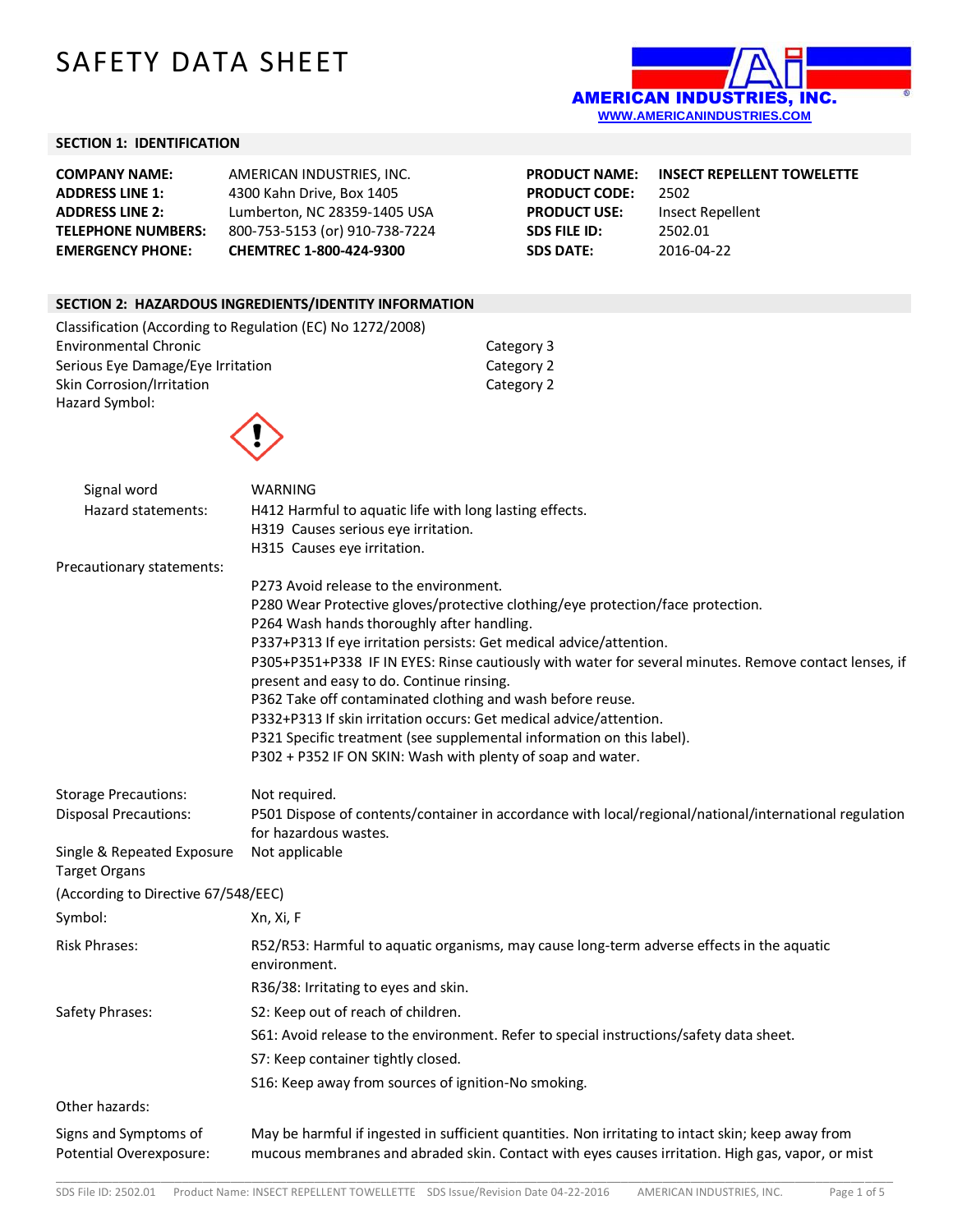|                                                  | concentrations may be harmful if inhaled. This product does not present an immediate concern for<br>emergency personnel. |                                                                                                                              |                      |                  |                                                                                                      |
|--------------------------------------------------|--------------------------------------------------------------------------------------------------------------------------|------------------------------------------------------------------------------------------------------------------------------|----------------------|------------------|------------------------------------------------------------------------------------------------------|
| Primary Route(s) of<br>Exposure:                 | Ingestion. Skin contact, Eye contact. Inhalation.                                                                        |                                                                                                                              |                      |                  |                                                                                                      |
| <b>Medicial Conditions</b>                       | No data found.                                                                                                           |                                                                                                                              |                      |                  |                                                                                                      |
| Aggravated by Exposure:                          |                                                                                                                          |                                                                                                                              |                      |                  |                                                                                                      |
| <b>SECTION 3: HAZARDS IDENTIFICATION</b>         |                                                                                                                          |                                                                                                                              |                      |                  |                                                                                                      |
| <b>Substances or Mixtures</b>                    |                                                                                                                          |                                                                                                                              |                      |                  |                                                                                                      |
| Ingredient                                       | CAS No                                                                                                                   | Concentration (%)                                                                                                            | <b>EINECS/ELINCS</b> | <b>EU SYMBOL</b> | <b>RISK PHRASES</b>                                                                                  |
| Water                                            | 7732-18-5                                                                                                                | 50-80                                                                                                                        | 231-79-2             | N/A              | Not applicable                                                                                       |
| N, N-Diethyl-m-toluamide (Deet)                  | 134-62-3                                                                                                                 | 10-30                                                                                                                        | 205-149-7            | Xn, Xi           | R22-R36/38-R52/53                                                                                    |
| Ethanol                                          | $64 - 17 - 5$                                                                                                            | $8 - 12$                                                                                                                     | 200-578-6            | F                | R11                                                                                                  |
| Other emulsifiers, emollients,                   | Multiple                                                                                                                 | $2 - 3$                                                                                                                      | Not listed           | N/A              | Not applicable                                                                                       |
| preservatives and fragrances                     |                                                                                                                          |                                                                                                                              |                      |                  |                                                                                                      |
| (present at <1% each)<br>Emolient                | <b>Trade Secret</b>                                                                                                      | $2 - 3$                                                                                                                      | Not listed           | N/A              |                                                                                                      |
| Lubricant                                        | <b>Trade Secret</b>                                                                                                      | $2 - 3$                                                                                                                      | Not listed           | N/A              | Not applicable<br>Not applicable                                                                     |
| <b>SECTION 4: FIRST AID MEASURES</b>             |                                                                                                                          |                                                                                                                              |                      |                  |                                                                                                      |
| Skin                                             |                                                                                                                          | Keep away from mucous membranes and abraded skin.                                                                            |                      |                  |                                                                                                      |
|                                                  |                                                                                                                          |                                                                                                                              |                      |                  |                                                                                                      |
| Eyes                                             |                                                                                                                          | Can cause moderate irritation. Immediately flush the eyes with plenty of water for at least 15<br>minutes. Call a physician. |                      |                  |                                                                                                      |
| Ingestion                                        | May be harmful if ingested.                                                                                              |                                                                                                                              |                      |                  |                                                                                                      |
| Inhalation                                       |                                                                                                                          | High gas vapor or mist concentrations may be harmful if inhaled.                                                             |                      |                  |                                                                                                      |
| Important symptoms and                           |                                                                                                                          |                                                                                                                              |                      |                  | Acute: May be harmful if ingested in sufficient quantities. Non-irritating to intact skin; keep away |
| effects, both acute and delayed                  |                                                                                                                          |                                                                                                                              |                      |                  | from mucous membranes and abraded skin. Contact with eyes causes irritation. High gas, vapor,        |
|                                                  |                                                                                                                          | or mist concentrations may be harmful if inhaled. This product does not present an immediate                                 |                      |                  |                                                                                                      |
|                                                  | concern for emergency personnel.                                                                                         |                                                                                                                              |                      |                  |                                                                                                      |
| <b>SECTION 5: FIRE-FIGHTING MEASURES</b>         | Delayed Effects: None known.                                                                                             |                                                                                                                              |                      |                  |                                                                                                      |
| Extinguishing media                              |                                                                                                                          |                                                                                                                              |                      |                  |                                                                                                      |
| Hazardous products of                            |                                                                                                                          | Foam, Dry chemical, Water spray, carbon dioxide.                                                                             |                      |                  |                                                                                                      |
| combustion                                       |                                                                                                                          | As with other organic materials, combustion will produce carbon monoxide and carbon dioxide.                                 |                      |                  |                                                                                                      |
| Special firefighting procedures                  |                                                                                                                          | Wear self contained breathing apparatus and protective clothing. Normal firefighting procedures                              |                      |                  |                                                                                                      |
|                                                  | may be used.                                                                                                             |                                                                                                                              |                      |                  |                                                                                                      |
| <b>SECTION 6: ACCIDENTAL RELEASE MEASURES</b>    |                                                                                                                          |                                                                                                                              |                      |                  |                                                                                                      |
| Steps to be taken in case                        |                                                                                                                          |                                                                                                                              |                      |                  | Isolate the hazard area and deny entry to unnecessary and unprotected personnel. Remove all          |
| material is released or spilled                  |                                                                                                                          |                                                                                                                              |                      |                  | contaminated clothing to prevent further absorption. Decontaminated affected personnel using         |
|                                                  |                                                                                                                          |                                                                                                                              |                      |                  | the first aid procedures in Section 4. Leather shoes that have been saturated must be discarded.     |
| <b>Environmental precautions</b>                 |                                                                                                                          | Prevent releases to soils, drains, sewers, and waterways.                                                                    |                      |                  |                                                                                                      |
| Containment and clean up                         |                                                                                                                          | Contain spilled liquid with sand or vermiculite and place in chemical waste container. Prevent                               |                      |                  |                                                                                                      |
|                                                  |                                                                                                                          | runoff from entering drains, sewers, and streams.                                                                            |                      |                  |                                                                                                      |
| <b>SECTION 7: HANDLING AND STORAGE</b>           |                                                                                                                          |                                                                                                                              |                      |                  |                                                                                                      |
| Safe handling                                    |                                                                                                                          | Wear appropriated protective equipment when performing maintenance on contaminated                                           |                      |                  | equipment. Wash hands thoroughly before eating or smoking after handling this material. Avoid        |
|                                                  |                                                                                                                          | contact with eyes, skin, and clothing. Use with adequate ventilation. Wash thoroughly after                                  |                      |                  |                                                                                                      |
|                                                  | handling.                                                                                                                |                                                                                                                              |                      |                  |                                                                                                      |
| Safe storage                                     |                                                                                                                          | This product should be stored at ambient temperature in a dry, well-ventilated location. Keep                                |                      |                  |                                                                                                      |
|                                                  |                                                                                                                          | container closed when not in use. Incompatible with oxidizing materials.                                                     |                      |                  |                                                                                                      |
| SECTION 8: EXPOSURE CONTROLS/PERSONAL PROTECTION |                                                                                                                          |                                                                                                                              |                      |                  |                                                                                                      |
| <b>Exposure Limits</b>                           |                                                                                                                          | Osha PEL: 1000 ppm TWA: 1900 mg/m3 TWA                                                                                       |                      |                  | ACGIH TLV: 1000 ppm STEL                                                                             |
| Personal protective equipment                    |                                                                                                                          | Goggles or glasses with side shields. Clothing should be sufficient to minimize physical contact.                            |                      |                  |                                                                                                      |
|                                                  |                                                                                                                          |                                                                                                                              |                      |                  | The use of a NIOSH-approved organic vapor respirator is recommended whenever this product is         |
|                                                  |                                                                                                                          | used in a confined space or heated above ambient temperature.                                                                |                      |                  |                                                                                                      |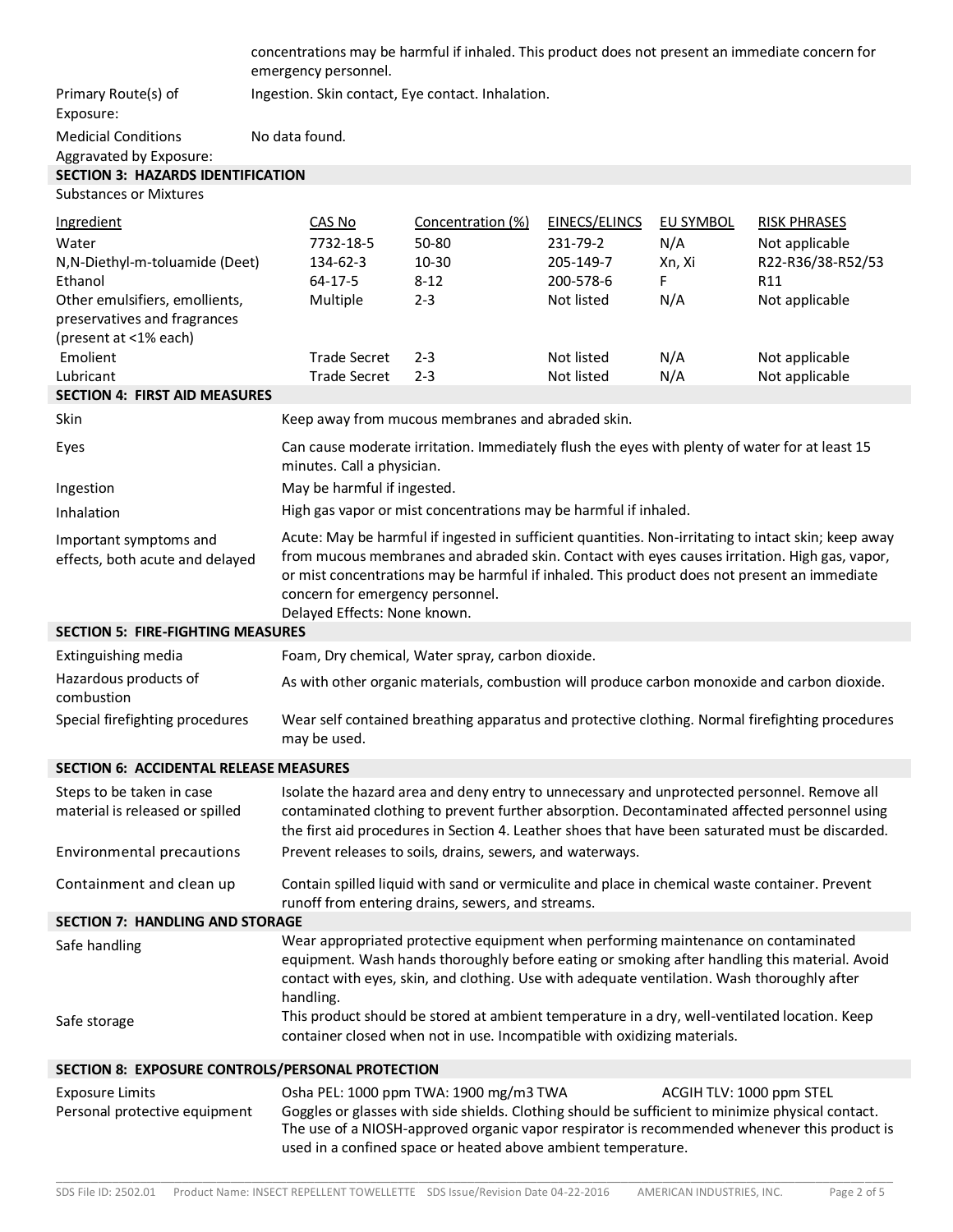| Respiratory protection                       | Observe OSHA regulations for respirator use (29 CFR 1910.134). Air-purifying respirators must not<br>be used in oxygen-deficient atmospheres.                          |
|----------------------------------------------|------------------------------------------------------------------------------------------------------------------------------------------------------------------------|
| Ventilation                                  | All operations should be conducted in well-ventilated conditions. Local exhaust ventilation should<br>be provided.                                                     |
| Other Engineering controls                   | All appropriated engineering controls should be used to minimize exposure potential. Use<br>exhaust ventilation to keep airborne concentrations below exposure limits. |
| CECTION O. DUVCICAL AND CUERNICAL DRODEDTIES |                                                                                                                                                                        |

#### **SECTION 9: PHYSICAL AND CHEMICAL PROPERTIES**

| Appearance                      | Lotion or cream white liquid on towelette             |
|---------------------------------|-------------------------------------------------------|
| Molecular formula and weight    | Mixture                                               |
| Vapor Pressure (mmHg)           | Not available                                         |
| Vapor density $(Air = 1)$       | Not available                                         |
| <b>Evaporation Rate</b>         | <1 (Butyl Acetate =1)                                 |
| <b>Specific Gravity</b>         | 1.00                                                  |
| <b>Boiling Point</b>            | 291.7°C @760 mm Hg                                    |
| Freezing/Melting Point          | Not available                                         |
| pH range                        | 5.0-7.5 $@1\%$ aqueous solution                       |
| Solubility in Water             | Water emulsion                                        |
| <b>Odor Threshold</b>           | Fragrance added.                                      |
| Viscosity                       | Not available                                         |
| Flash Point                     | $>$ 201 <sup>o</sup> F ( $>$ 94 <sup>o</sup> C) (COC) |
| <b>Flammable Limits</b>         | Not available                                         |
| <b>Autoignition Temperature</b> | Not available                                         |

# **SECTION 10: STABILITY AND REACTIVITY**

| Reactivity                          | Not classified as dangerously reactive.                                                                                                                          |
|-------------------------------------|------------------------------------------------------------------------------------------------------------------------------------------------------------------|
| Chemical stability                  | <b>Stable</b>                                                                                                                                                    |
| Incompatibility                     | Incompatible with oxidizing materials.                                                                                                                           |
| Hazardous decomposition<br>products | Combustion will produce carbon monoxide, carbon dioxide and oxides of nitrogen. Incomplete<br>combustion yields carbon monoxide, carbon dioxide and dense smoke. |
| Hazardous reactions                 | Will not occur                                                                                                                                                   |
| Conditions to avoid                 | No data                                                                                                                                                          |

# **SECTION 11: TOXICOLOGICAL INFORMATION**

# Information on toxicological effects

| Acute Oral $LD_{50}$              | Rat (female) 2000-5000 mg/kg                                                                                                                                                                      |
|-----------------------------------|---------------------------------------------------------------------------------------------------------------------------------------------------------------------------------------------------|
|                                   | Rat (male) >5000 mg/kg                                                                                                                                                                            |
| Acute Dermal LD <sub>50</sub>     | Dermal LD50 (rat) >5000 mg/kg                                                                                                                                                                     |
| Acute Inhalation LC <sub>50</sub> | Inhalation LC50 (rat) > 2000 mg/m3                                                                                                                                                                |
| Skin irritation                   | Moderately irritating to skin.                                                                                                                                                                    |
| Skin sensitization                | Negative skin sensitizer                                                                                                                                                                          |
| Eye Irritation                    | Slight to moderate erythema observed in eyes in contact with material over 20 minutes to 3<br>hours.                                                                                              |
| Target organs                     | No data available                                                                                                                                                                                 |
| Carcinogenicity                   | Mice and rabbits exposed dermally to 0.02 mL of 10, 50 and 100% concentrations of DEET twice a<br>week for 160 weeks had no significant differences in the number of tumors compared to controls. |
| Teratogenicity                    | No data available.                                                                                                                                                                                |
| Reproduction                      | No data available.                                                                                                                                                                                |

\_\_\_\_\_\_\_\_\_\_\_\_\_\_\_\_\_\_\_\_\_\_\_\_\_\_\_\_\_\_\_\_\_\_\_\_\_\_\_\_\_\_\_\_\_\_\_\_\_\_\_\_\_\_\_\_\_\_\_\_\_\_\_\_\_\_\_\_\_\_\_\_\_\_\_\_\_\_\_\_\_\_\_\_\_\_\_\_\_\_\_\_\_\_\_\_\_\_\_\_\_\_\_\_\_\_\_\_\_\_\_\_\_\_\_\_\_\_\_\_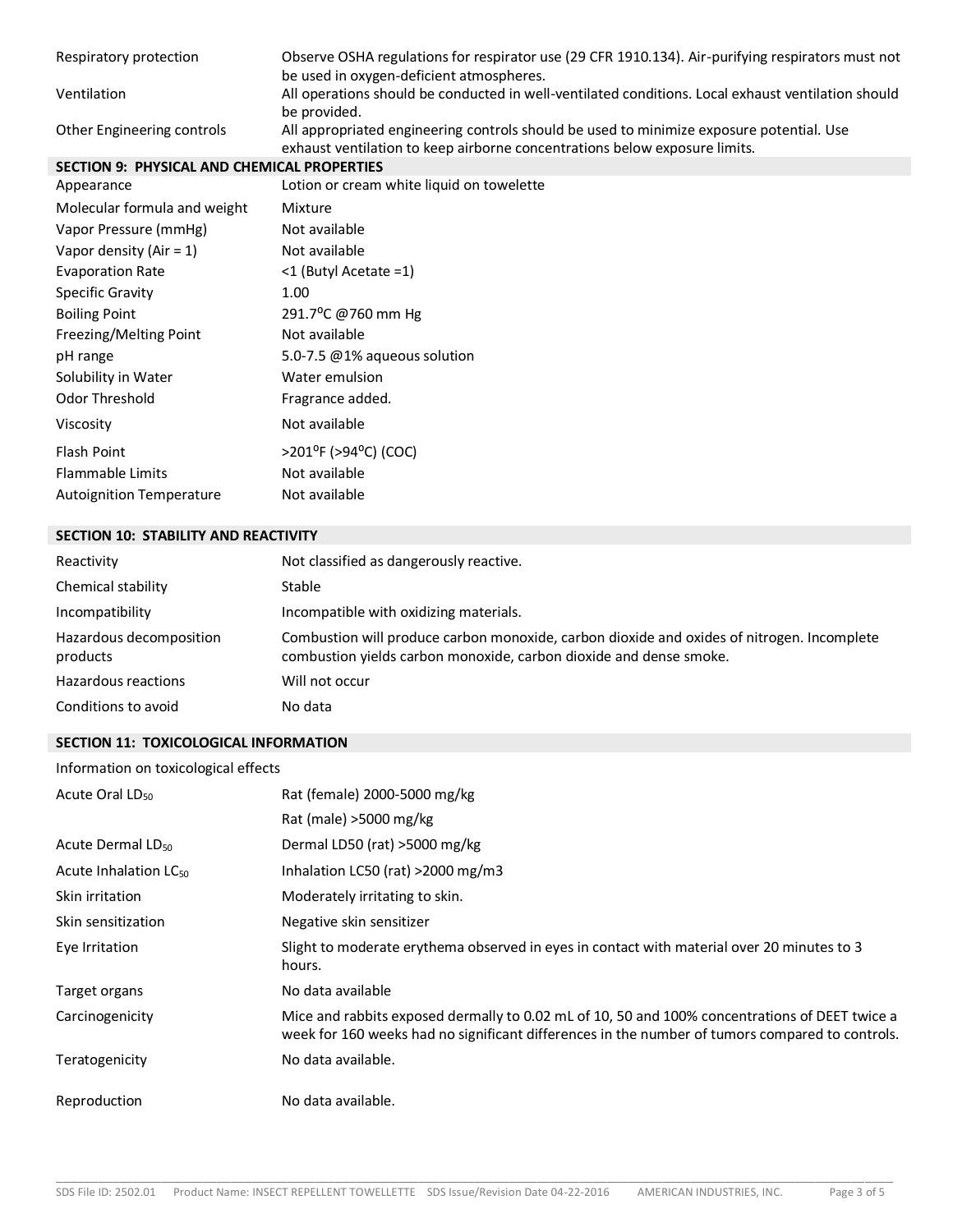| Neurotoxicity                              | No data available.                                                                                                                                                                                                                                                                                                                                                                                                                                                          |                          |
|--------------------------------------------|-----------------------------------------------------------------------------------------------------------------------------------------------------------------------------------------------------------------------------------------------------------------------------------------------------------------------------------------------------------------------------------------------------------------------------------------------------------------------------|--------------------------|
| Mutagenicity                               | No data available.                                                                                                                                                                                                                                                                                                                                                                                                                                                          |                          |
| Additional toxicity information            | Skin irritation (rabbit): 50 mg; slightly irritating.                                                                                                                                                                                                                                                                                                                                                                                                                       |                          |
|                                            | Eye irritation (rabbit): 100 mg; moderately irritating.                                                                                                                                                                                                                                                                                                                                                                                                                     |                          |
| <b>SECTION 12: ECOLOGICAL INFORMATION</b>  |                                                                                                                                                                                                                                                                                                                                                                                                                                                                             |                          |
| Toxicity                                   | Aquatic EC50 (48 h) Daphnia =56 -100 ppm                                                                                                                                                                                                                                                                                                                                                                                                                                    |                          |
|                                            | Aquatic LC50 (96h) Oncorhynchus mykiss (rainbow trout) = 71.25 ppm                                                                                                                                                                                                                                                                                                                                                                                                          |                          |
|                                            | Aquatic LC50 (96h) Pimephales promelas (fathead minnow) = 110 mg/L                                                                                                                                                                                                                                                                                                                                                                                                          |                          |
|                                            | Aquatic LC50 Colinus virginianus (Northern bobwhite quail) = 1375 mg/kg                                                                                                                                                                                                                                                                                                                                                                                                     |                          |
|                                            | 48 HR EC50 DAPHNIA MAGNA 2 MG/L [STATIC]                                                                                                                                                                                                                                                                                                                                                                                                                                    |                          |
|                                            | 24 HR EC50 DAPHNIZ MAGNA 10800 mg/l                                                                                                                                                                                                                                                                                                                                                                                                                                         |                          |
|                                            | 48 HR LC50 DAPHNIA MAGNA 9268-14221 mg/l                                                                                                                                                                                                                                                                                                                                                                                                                                    |                          |
|                                            | 96 HR LC50 PIMEPHALES PROMELAS > 100MG/L [STATIC]                                                                                                                                                                                                                                                                                                                                                                                                                           |                          |
| Persistence and degradability              | No data. Not expected to bioaccumulate. Modeling suggests rapid degradation in the<br>atmosphere; biodegradation data suggests moderate rate of biodegradation.                                                                                                                                                                                                                                                                                                             |                          |
| Bioaccumulative potential                  | No data                                                                                                                                                                                                                                                                                                                                                                                                                                                                     |                          |
| Mobility in soil                           | No data                                                                                                                                                                                                                                                                                                                                                                                                                                                                     |                          |
| Results of PBT and vPvB<br>assessment      | Not available                                                                                                                                                                                                                                                                                                                                                                                                                                                               |                          |
| Other adverse effects                      | Not predicted to exhibit significant toxicity to fish. Ecotoxicological data are for individual<br>components of this mixture.                                                                                                                                                                                                                                                                                                                                              |                          |
| <b>SECTION 13: DISPOSAL CONSIDERATIONS</b> |                                                                                                                                                                                                                                                                                                                                                                                                                                                                             |                          |
| Waste disposal                             | Dispose of this material in accordance with standard practice for disposal of potentially hazardous<br>materials as required by applicable local, state and federal regulations. Do NOT dump into any<br>sewers, on the ground, or into any body of water. For disposal within the EC, the appropriate<br>code according to the European Waste Catalogue (EWC) should be used. Note that disposal<br>regulations may also apply to empty containers and equipment rinsates. |                          |
| <b>SECTION 14: TRANSPORT INFORMATION</b>   |                                                                                                                                                                                                                                                                                                                                                                                                                                                                             |                          |
| DOT:                                       |                                                                                                                                                                                                                                                                                                                                                                                                                                                                             |                          |
| Classification<br>Shipping name            | Not classified<br>N/A                                                                                                                                                                                                                                                                                                                                                                                                                                                       |                          |
| Hazard class                               | N/A                                                                                                                                                                                                                                                                                                                                                                                                                                                                         |                          |
| <b>SECTION 15: REGULATORY INFORMATION</b>  |                                                                                                                                                                                                                                                                                                                                                                                                                                                                             |                          |
| <b>OSHA Hazards</b>                        | Health: Irritant (eye).                                                                                                                                                                                                                                                                                                                                                                                                                                                     | Physical: Not applicable |
| <b>WHMIS Classification</b>                | Class D, Division 2, Subdivision B: Irritant.<br>Class B, Division 3: Combustible Liquid.                                                                                                                                                                                                                                                                                                                                                                                   |                          |
| <b>TSCA</b>                                | Present                                                                                                                                                                                                                                                                                                                                                                                                                                                                     |                          |
| <b>EINECS</b>                              | 231-791-2<br>205-149-7                                                                                                                                                                                                                                                                                                                                                                                                                                                      |                          |
|                                            | 200-578-6                                                                                                                                                                                                                                                                                                                                                                                                                                                                   |                          |
| <b>SARA 313</b>                            | Not applicable                                                                                                                                                                                                                                                                                                                                                                                                                                                              |                          |
| Other regulatory listings                  | This product is regulated under the PMRA in Canada. It must be used for purposed consistent<br>with its labeling.                                                                                                                                                                                                                                                                                                                                                           |                          |
|                                            | This product is regulated under the Federal Insecticide, Fungicide and Rodenticide Act. It must be<br>used for purposed consistent with its labeling.                                                                                                                                                                                                                                                                                                                       |                          |